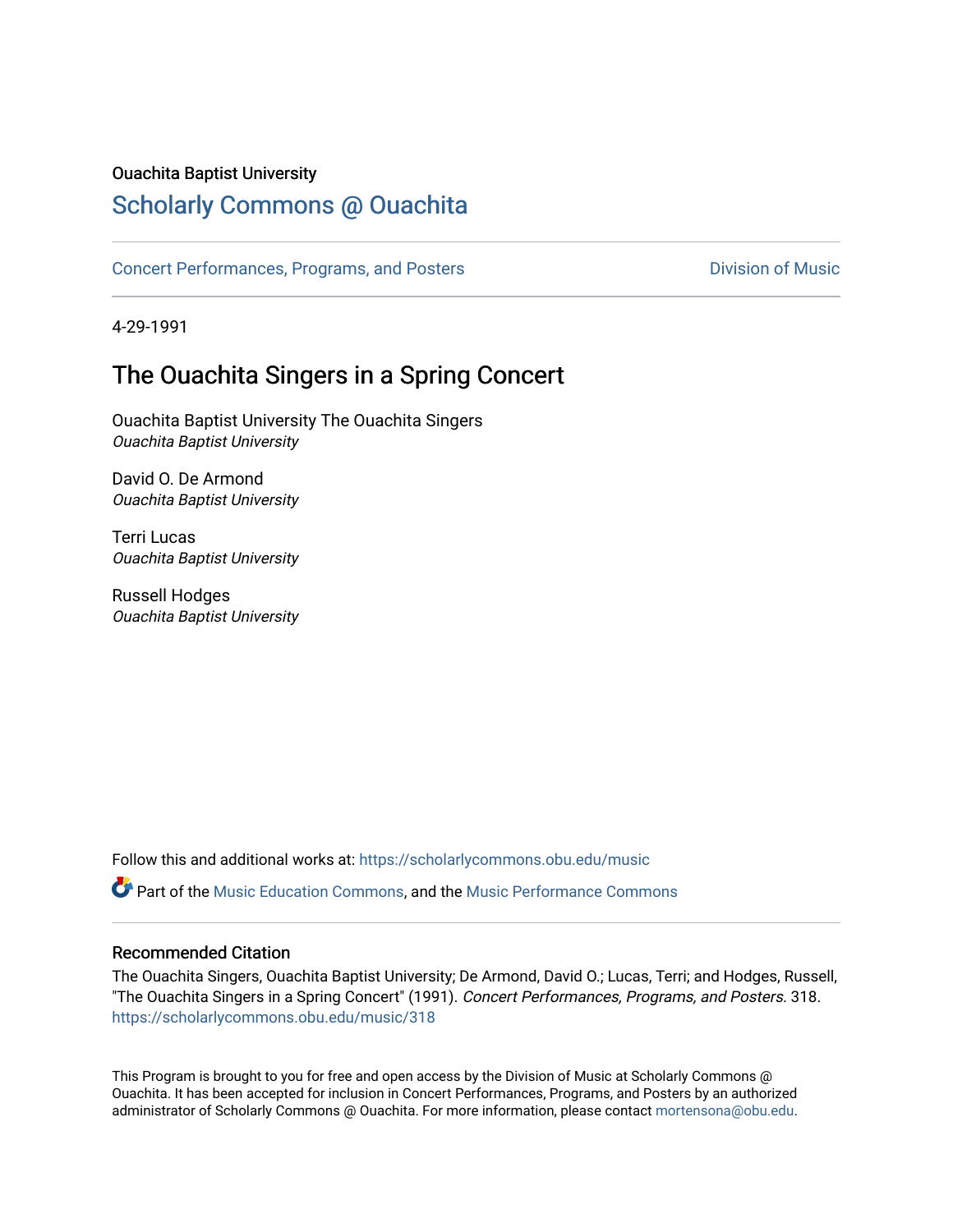# **Ouachita Baptist University School of Music**

presents

# *THE OUACHITA SINGERS*  **SPRING CONCERT**

DAVID 0. DE ARMOND, CONDUCTOR RUSSELL HODGES, ORGAN TERRI LUCAS, PIANO

> MONDAY, APRIL 29, 1991 7:30P.M. MABEE FINE ARTS RECITAL HALL ARKADELPHIA, ARKANSAS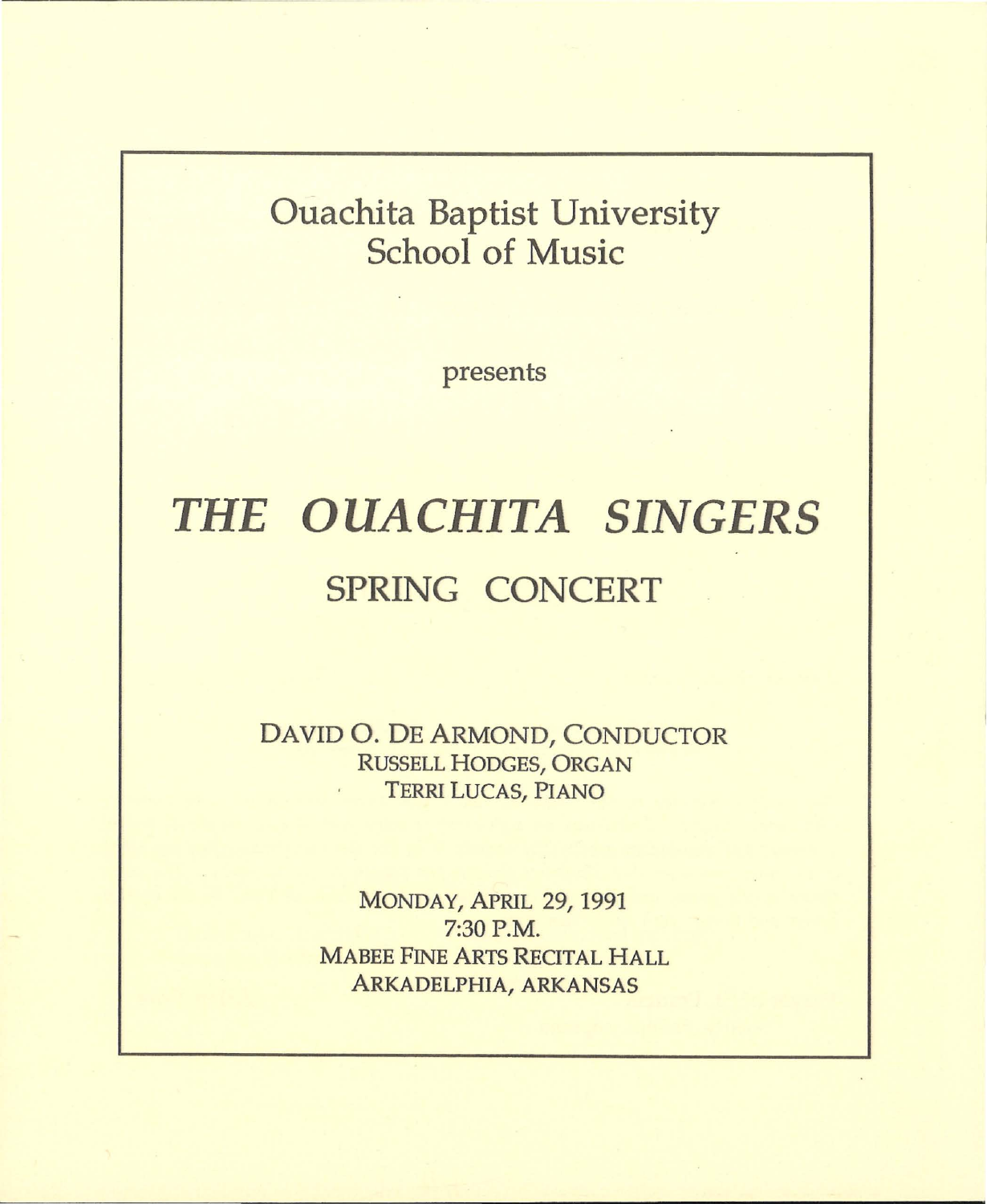### **PROGRAM**

### **Keep Your Lamps! Traditional South African Arr. Andre Thomas**

Three Choruses from **Alice in Wonderland Irving Fine** 

- **1. The Lobster Quadrille**
- **2. Lullaby of the Duchess**  Kayla Miles, soprano
- **3. Father William**

### **Haec Dies** (This day!) **William Byrd**

*This is the day which God the Lord has made; Let us rejoice exceedingly and be glad in it. Alleluia!* 

### **Rejoice in the Lamb**

Soloists:

Leah Liberator, soprano Shelley Phillips, alto

Jon Rushing, tenor Paul Reed, Bass

*The words to Rejoice in the Lamb are taken from a long poem of the same name by Christopher Smart. Smart was an eighteenth-centun; poet, deeply religious, but of a strange and unbalanced mind. The cantata is in ten short sections. They are a few of the finest passages that Benjamin Britten has chosen to set to music. The main theme of the poem, and that of the cantata, is the worship of God, by all created beings and things, each in its own way.* 

**Prayer of St. Francis Allen Pote** Shelley Phillips, soprano

### **Benjamin Britten**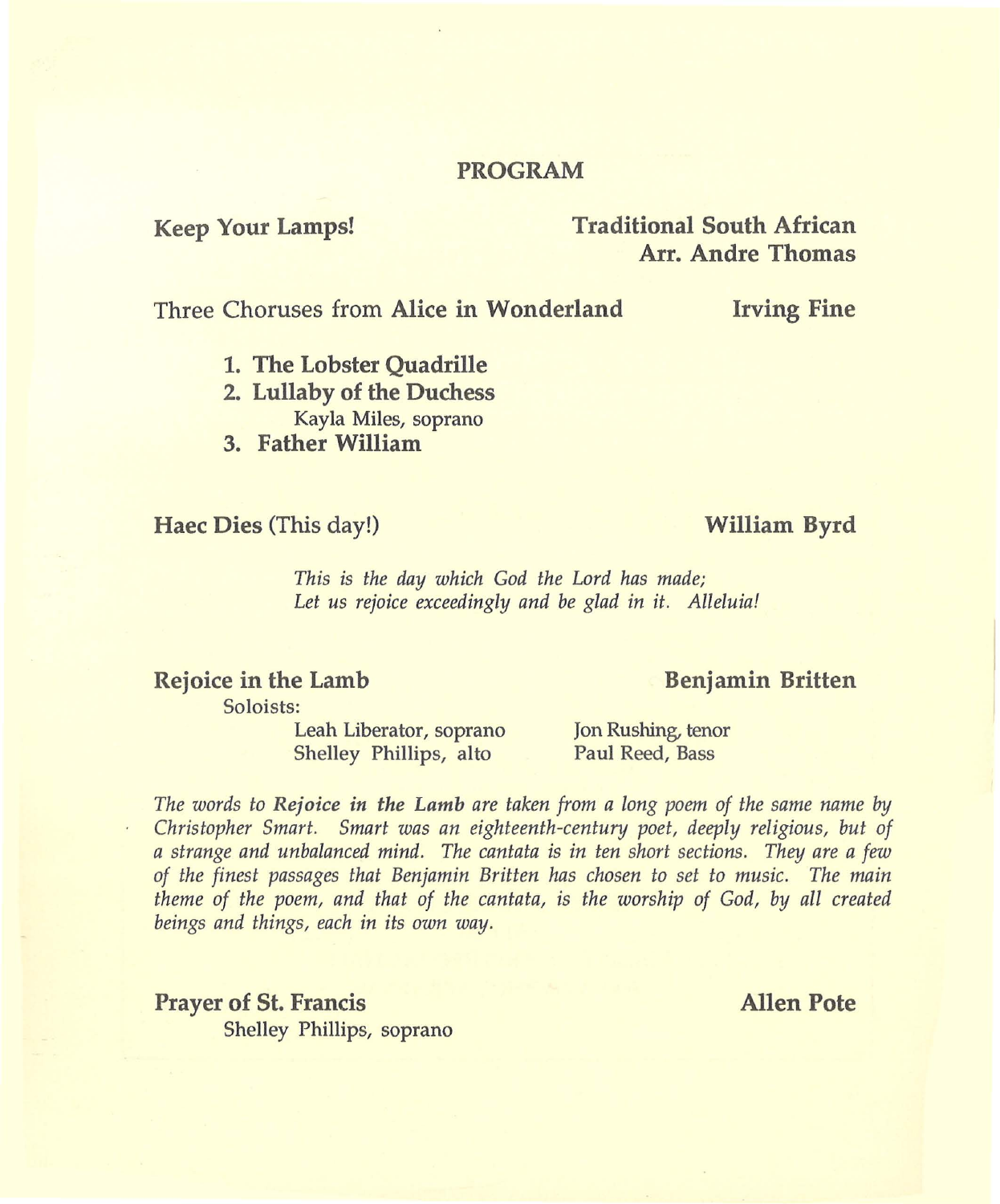### **Haleluya! Pelo tsa rona**  *sung in Sotho and English*

### **Traditional South African**

| Haleluya! Pelo tsa rona | Halleluya! We sing your praises         |
|-------------------------|-----------------------------------------|
| Di thabile kaofela      | All our hearts are filled with gladness |
|                         |                                         |
| Ke Morena Jeso          | Christ the Lord to us said:             |
| Ya re dumeletseng       | I am wine, I am bread                   |
| Ya re dumeletseng       | I am wine, I am bread                   |
| Ho tsamaisa evangedi    | Give to all who thirst and hunger       |
| O na na le bo mang?     | Now He sends us all out                 |
| Le harutuwa ha hae      | Strong in faith free of doubt           |

Le barutuwa ba hae O na na le bo mang? Le barutuwa ba hae

Strong in faith free of doubt Strong in faith free of doubt Tell all men the joyful Gospel

*The South African praise songs have been passed on orally and until recently have never being written down. They are presented by a leader who teaches the melody and once it* is *learned, encourages the addition of very basic harmonies. This freedom should always be kept in mind when performing them. In South Africa these songs are performed almost without exception with some form of movement, often with a more, or less complicated "step", carried out by the entire choir. Rhythm instruments are a strong part of the heritage but unaccompanied singing* is *even stronger. We hope you will be caught up in the "demand" for praise dictated by these songs.* 

## **Thuma Mina Traditional South African**

*sung in Nguni (Zulu) and English* 

Thuma mina Somandla Roma nna Modimo Send me Jesus, send me Lord Lead me Jesus ... Fill me Jesus . . .